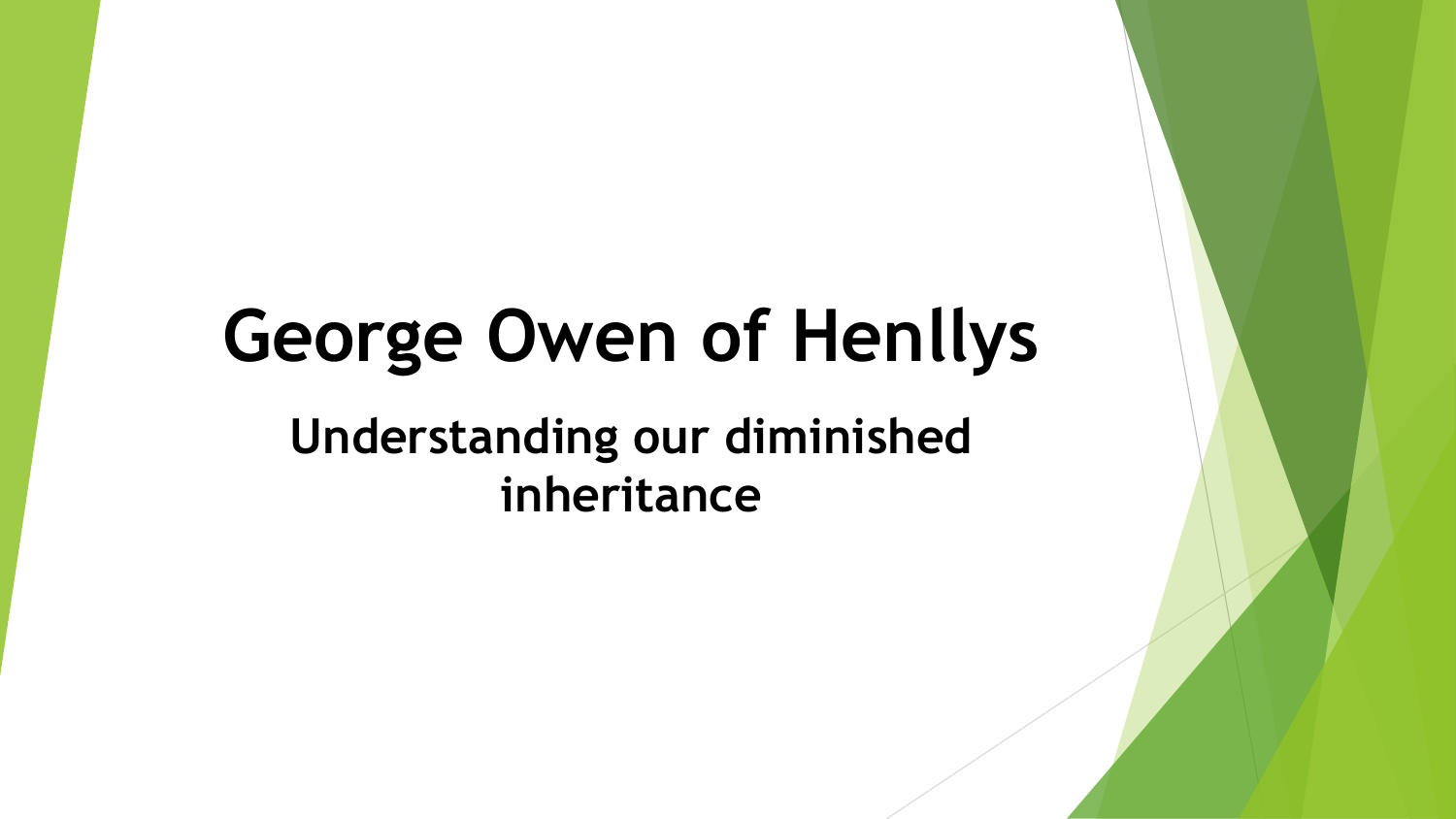## The Slow Death Of The Countryside

- ▶ Over a quarter of all British birds are under threat, eight species of particular concern, including puffin.
- ▶ Three-quarters of all flying insects have disappeared since 1945, including a staggering 60 different moths.
- ▶ Orchid ranges have shrunk by half summer lady's-tresses *Spiranthes aestivalis* considered extinct.
- ▶ The State of Nature 2016 report described Britain as being "among the most nature-depleted countries in the world".
- The world's 7.6 billion people represent just 0.01% of all living things. Yet we have caused the loss of 83% of all wild mammals and half of plants

Ref: The British countryside is being killed by herbicides and insecticides – can anything save it? Kevin Rusby The Guardian May 2018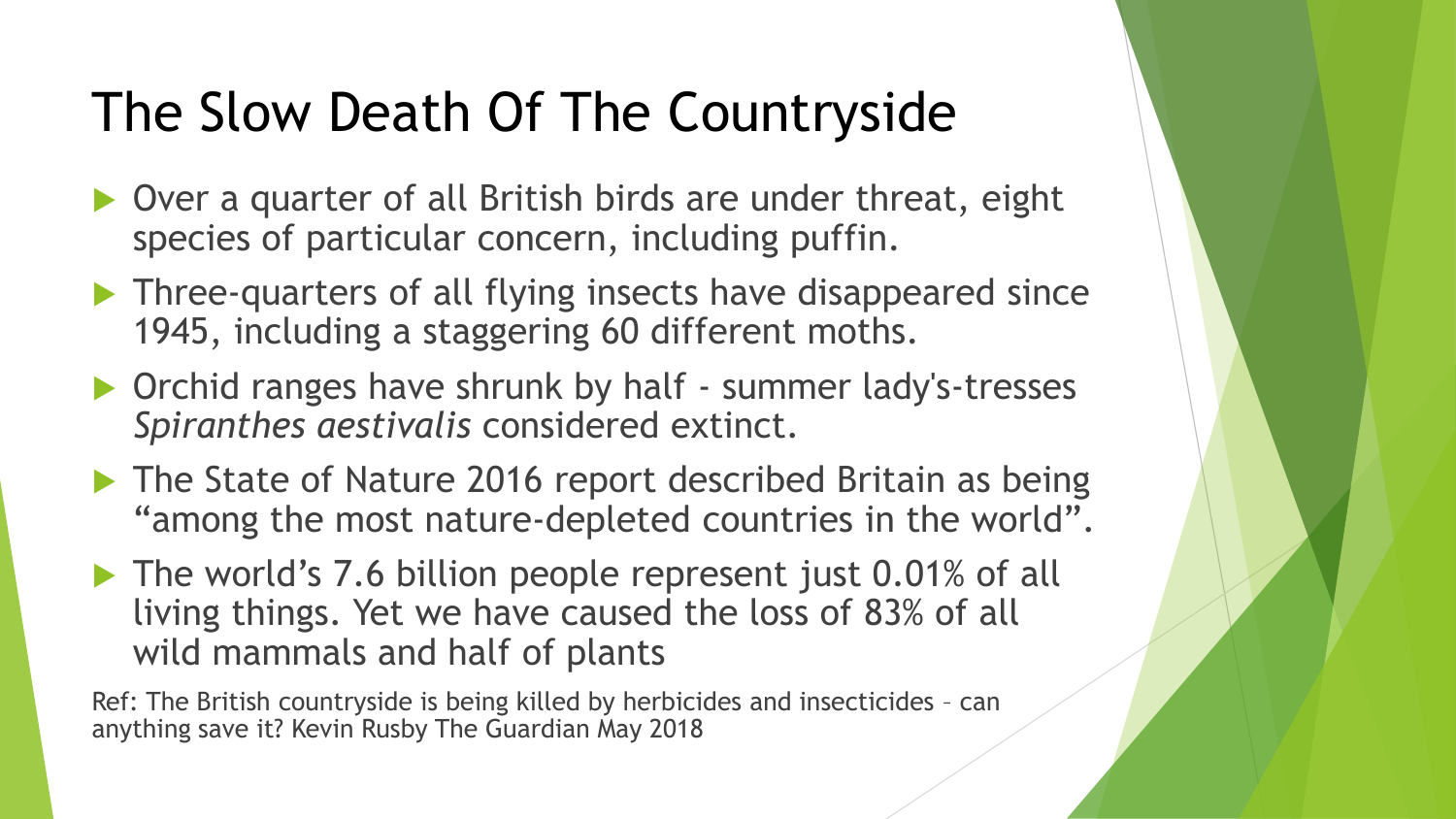## The Loss of Memory and Knowledge

- 'Shifting baselines syndrome' term introduced by fisheries expert Daniel Pauly in 1995.
- ▶ Defined as 'our generational blindness to environmental destruction'.
- **Past information is viewed by many scientists as anecdotal.**
- If you want to fight the loss of memory and knowledge about the past, you have to rely on past information.
- $\blacktriangleright$  Past anecdotes are data. Have to get rid of the notion that 'the past is a provider of anecdotes and the present is a provider of knowledge'.

Ref: Oceana: Daniel Pauly and George Monbiot in conversation August 14, 2017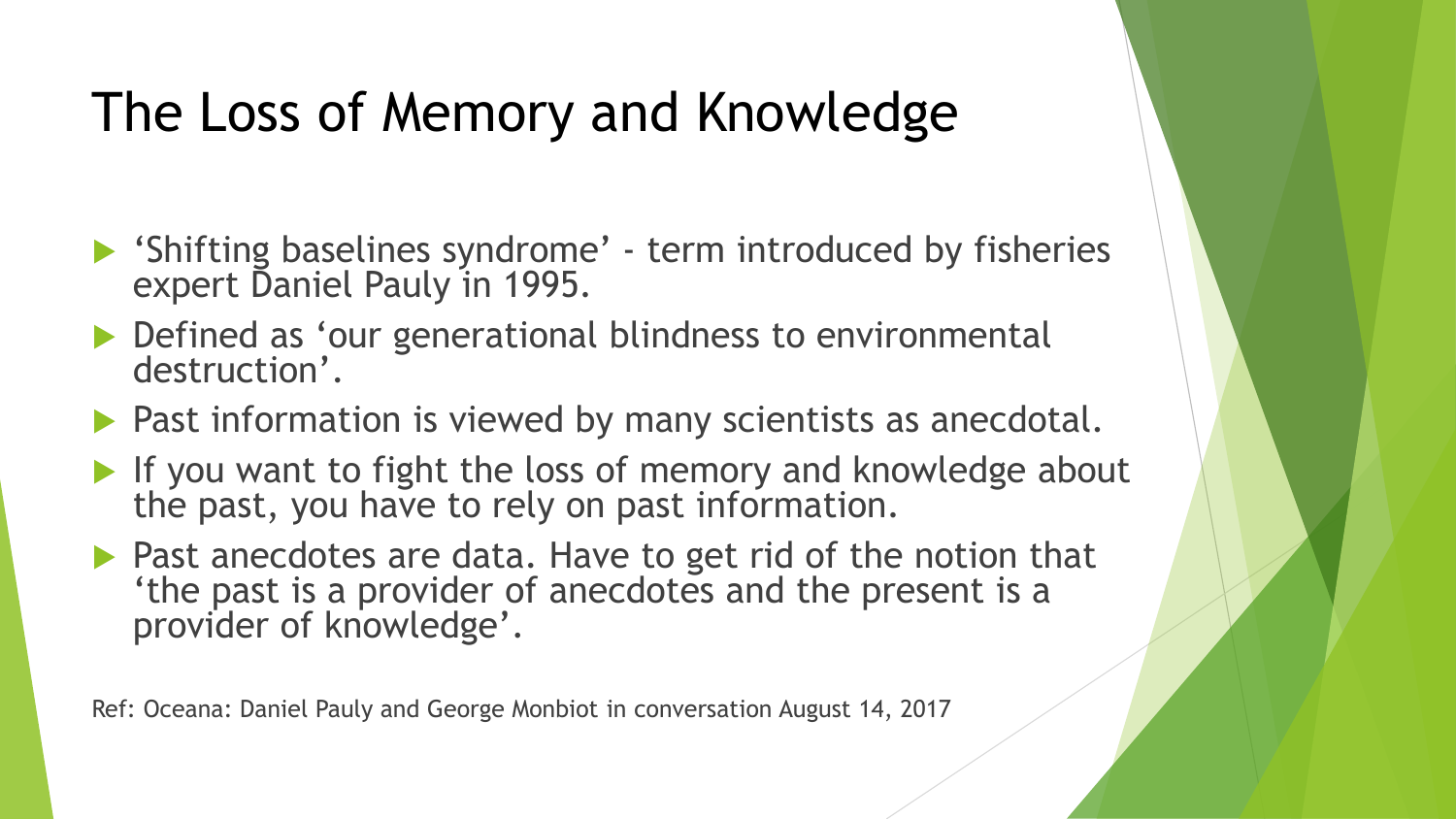#### New Naturalist: Gower / Brecon Beacons



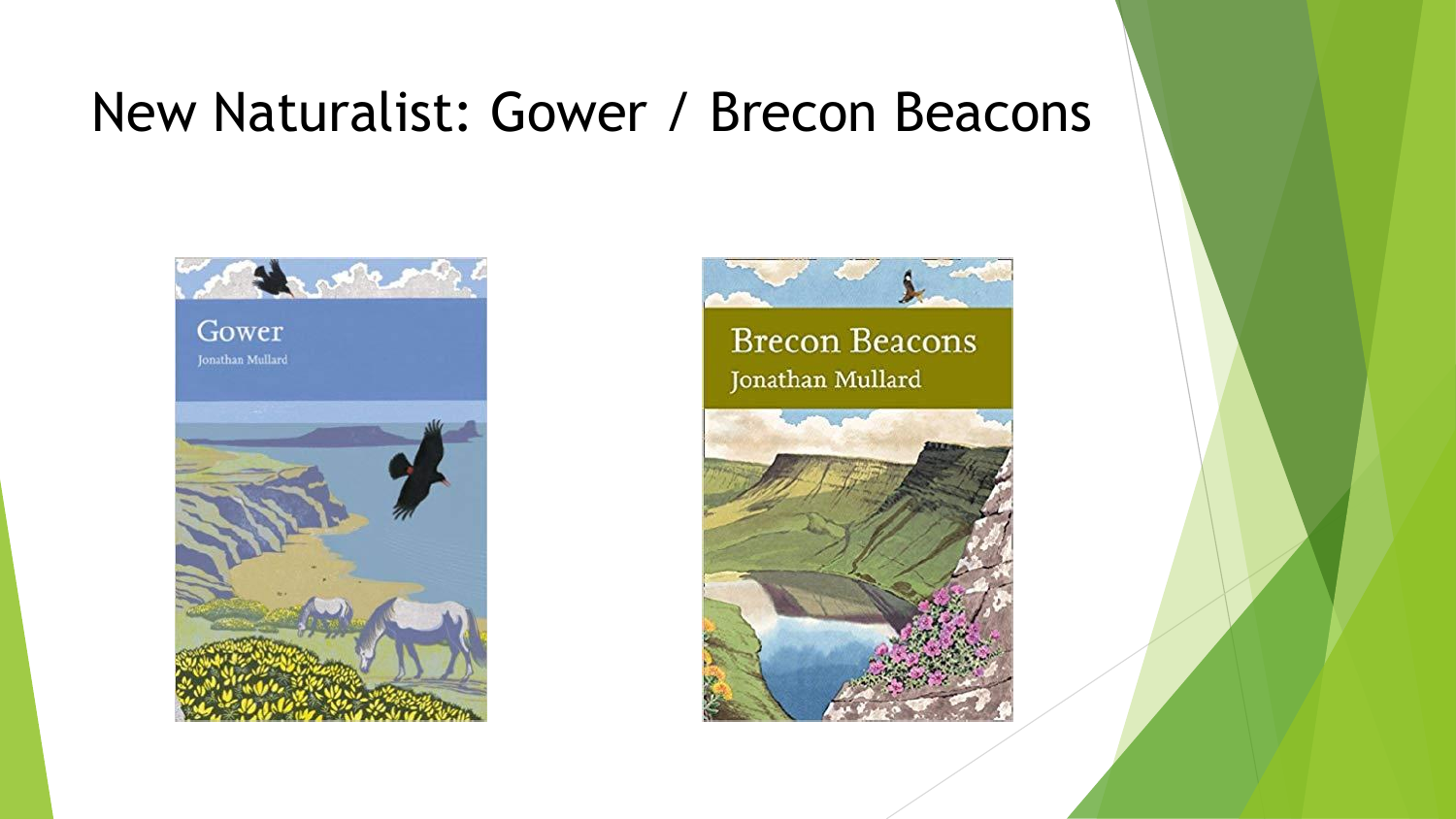## R. M. Lockley In Pembrokeshire



Ronald Lockley, with Edgar Sturley, off Skokholm in 1939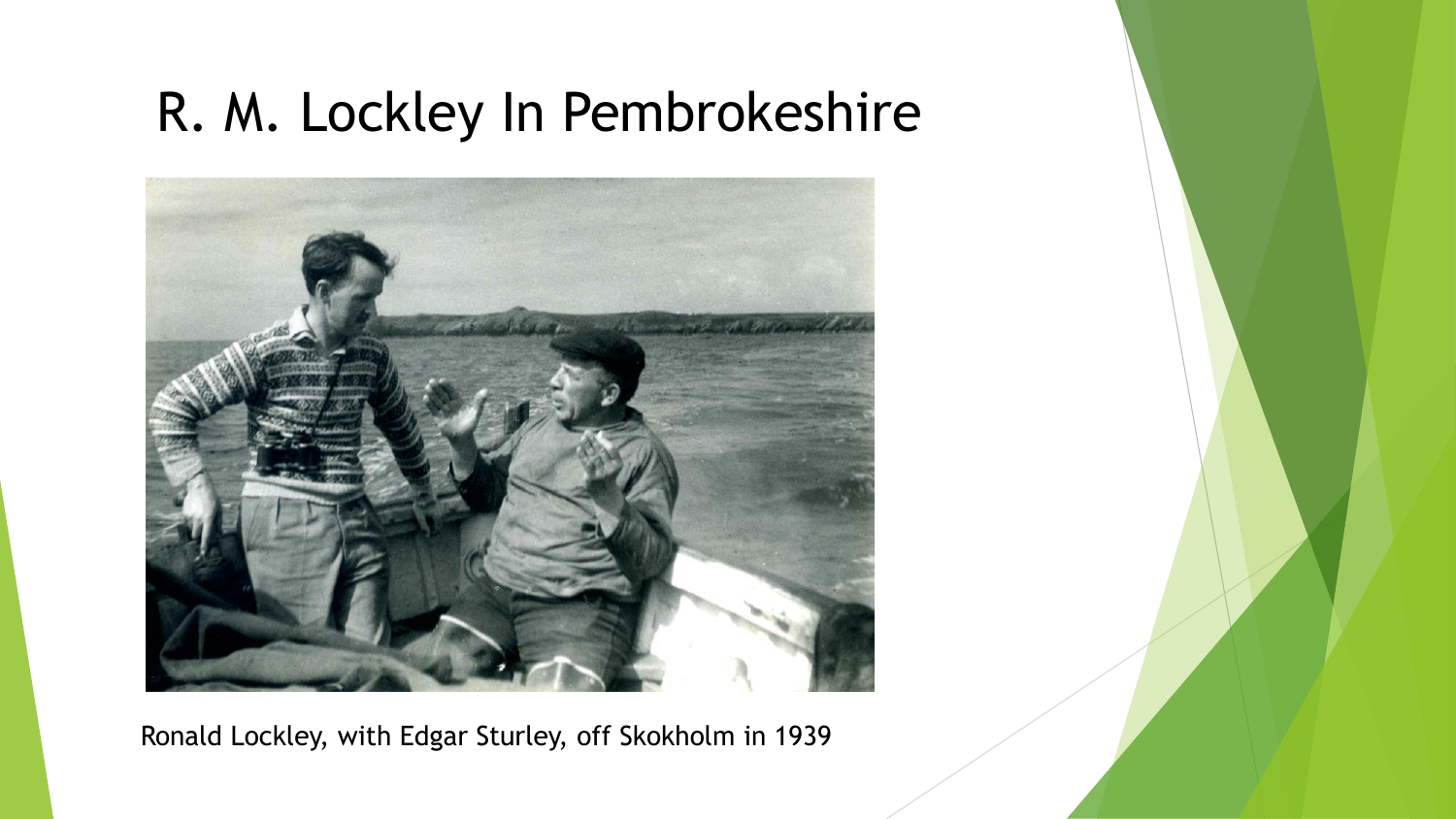#### George Owen of Henllys 1552 –1613

- $\blacktriangleright$  No portrait survives of this remarkable man and perhaps none was painted.
- **This county groans with the** general complaint of other counties of the decreasing of wood, for I find by matters of record that divers great cornfields were in times past great forests and woods'

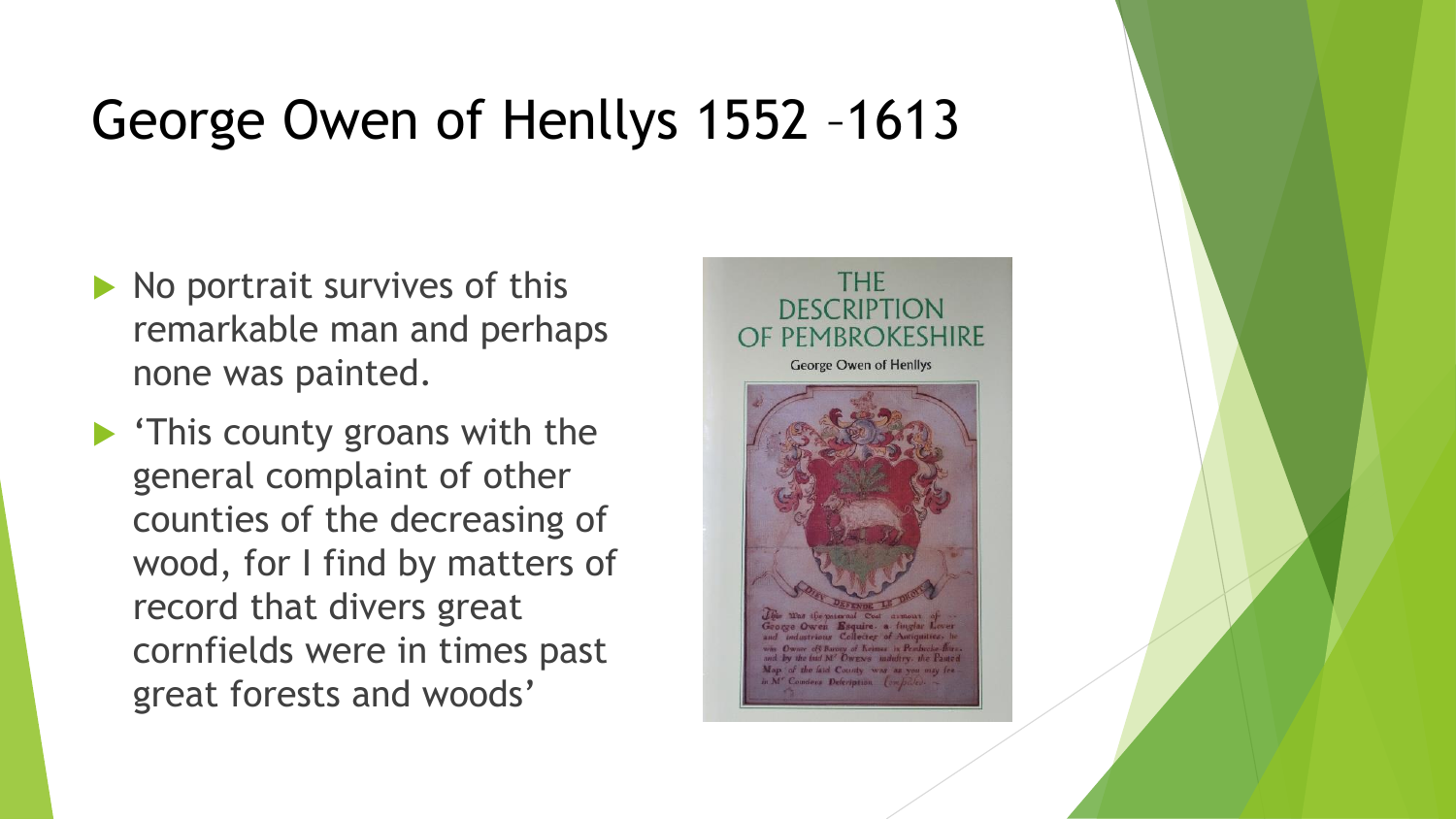## 'Of divers wonders of Penbrokshire'

- ▶ Covers life in Pembrokeshire during the sixteenth century
- A polymath who covered matters ranging from geological formations to heraldic details
- He never lost his sense of wonder, devoting a chapter to the divers wonders of the county
- ▶ Limited these to nine 'lest I might become too wonderfull'
- 'Of the several sorts of fish' and 'abundance of fowl'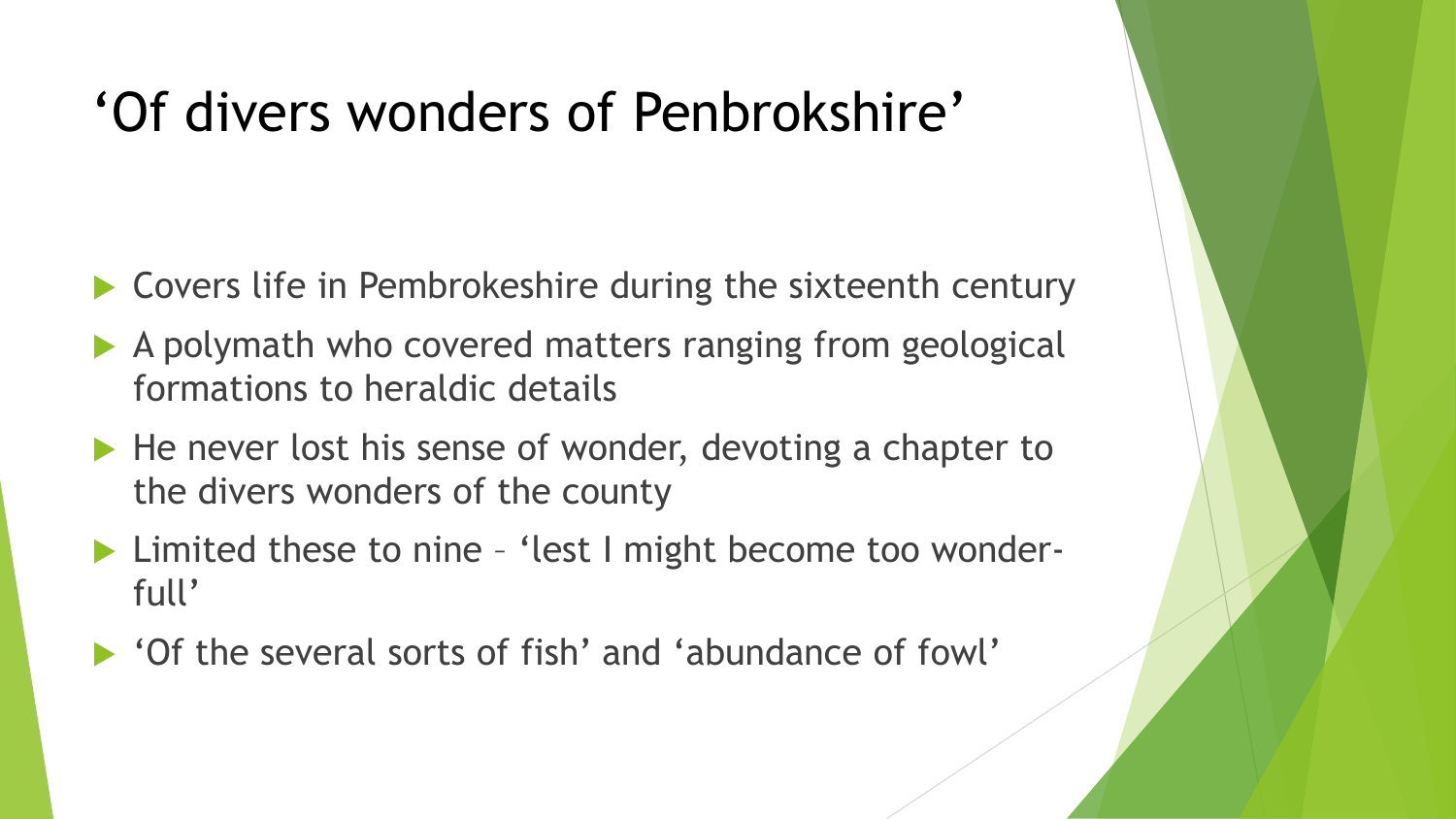#### 'Of the several sorts of fish'

- **Fish weir on the Teifi at Cilgerran has 'oftentimes taken'** up to 140 salmon a day
- Trout 'are slaughtered in great plenty, especially in March and April'
- **Eels and lampreys are found in every river'**
- Herring 'sometimes ten meises, sometimes twelve, sixteen or twenty meises in a boat, each meises containing 620 or 600 herrings' [i.e. around 6,000 – 12,000 fish per boat!]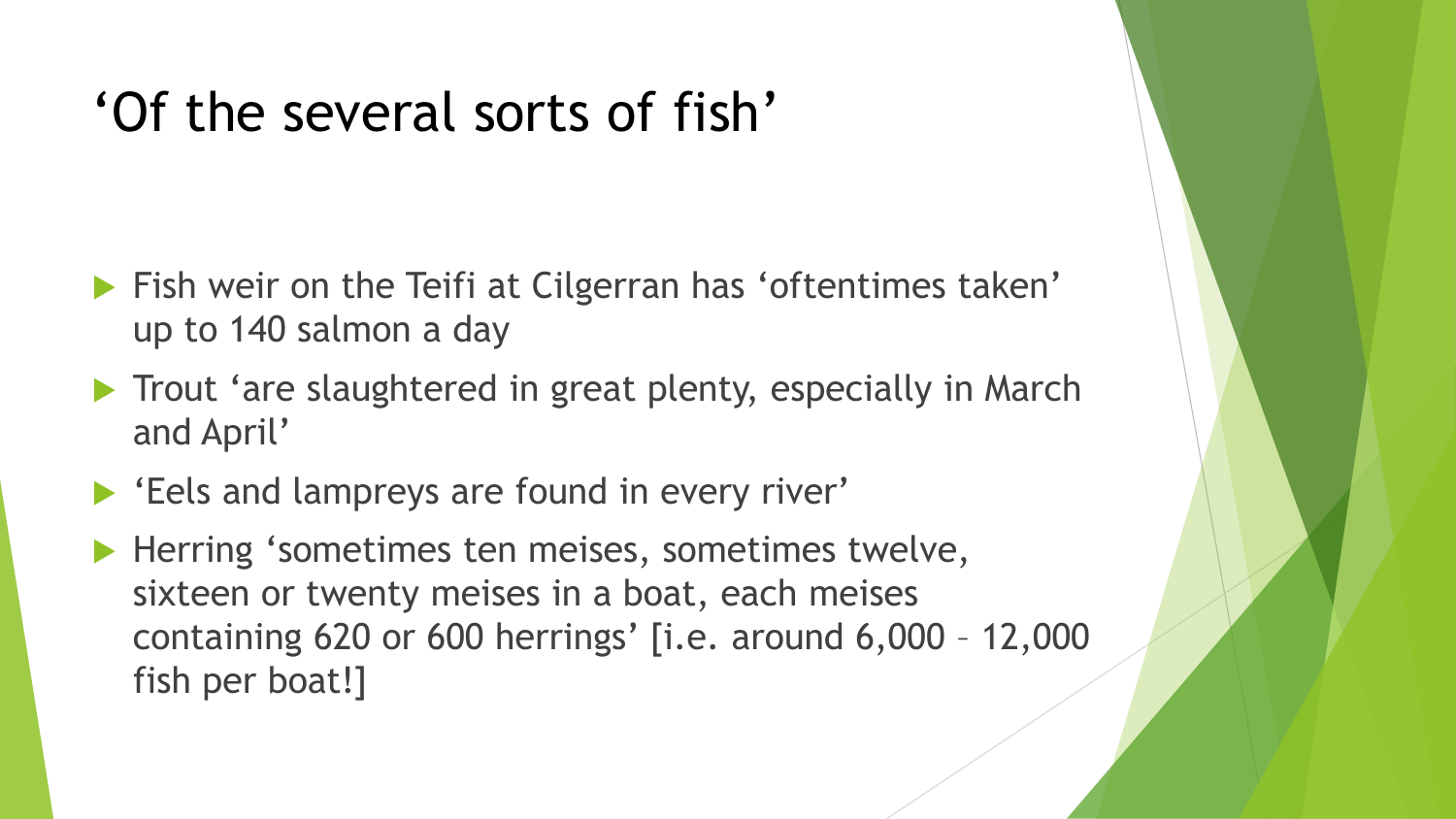## Sacred Eels: Llandeloy Church

- Until quite recently eels found in holy wells and streams were considered sacred, being used to foretell the future and cure the sick.
- The patient stood in the well and it was believed that they would be cured if the eel coiled itself around their bare legs.

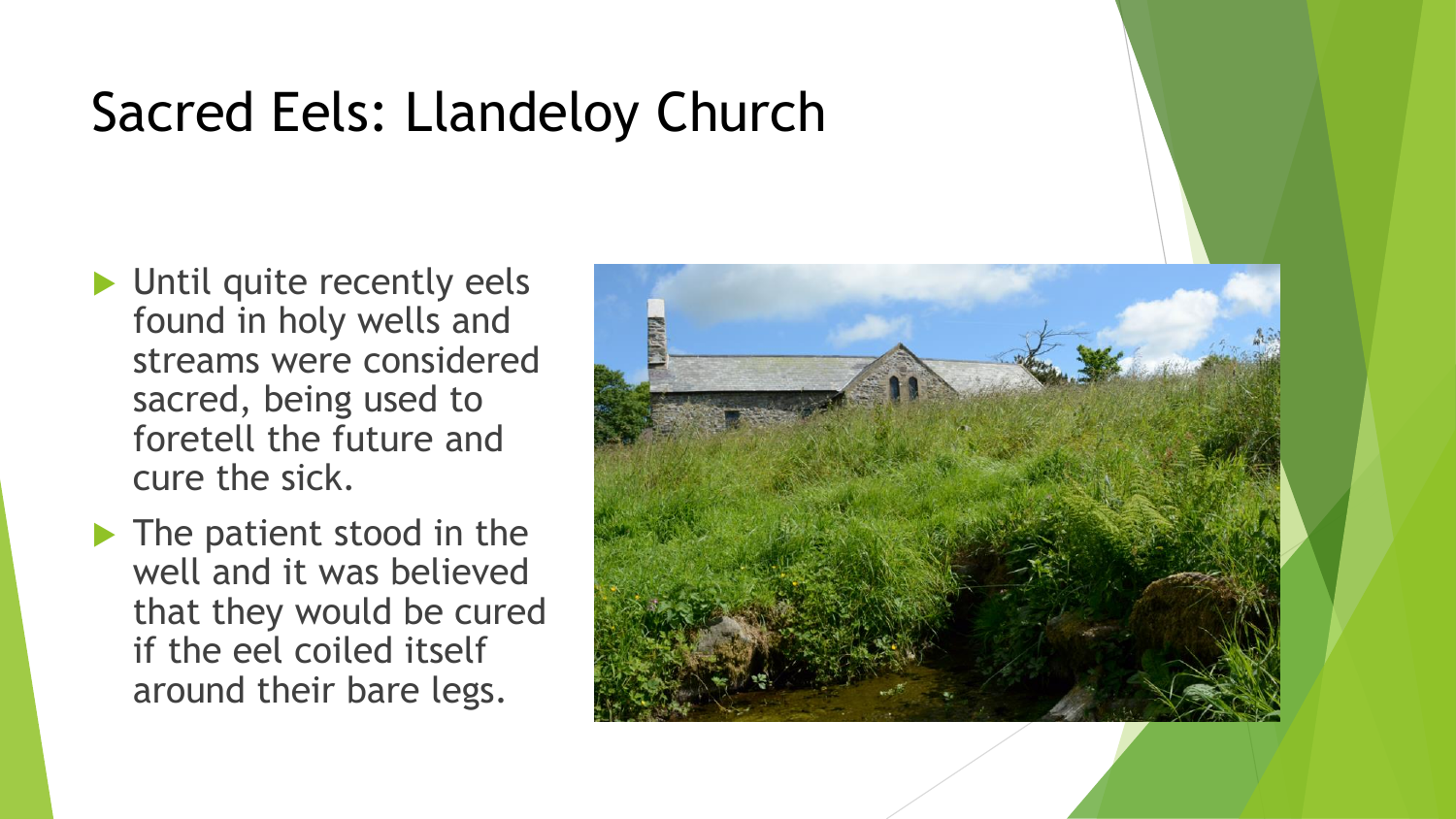# 'Of abundance of fowl'

- $\blacktriangleright$  'In the bogs breed the crane, the bittern, the wild duck and teal, and divers others of that kind'
- 'On high trees the heronshaws, the shovelard and the woodquist'
- $\blacktriangleright$  'The heronshaws are also found in many places of the sea cliffs'
- ▶ 'The curlew...fly in small herds together'
- ▶ 'Woodcock... no strange thing to take a hundred and six score in one wood in 24 hours…', [i.e. 2,120 birds!]

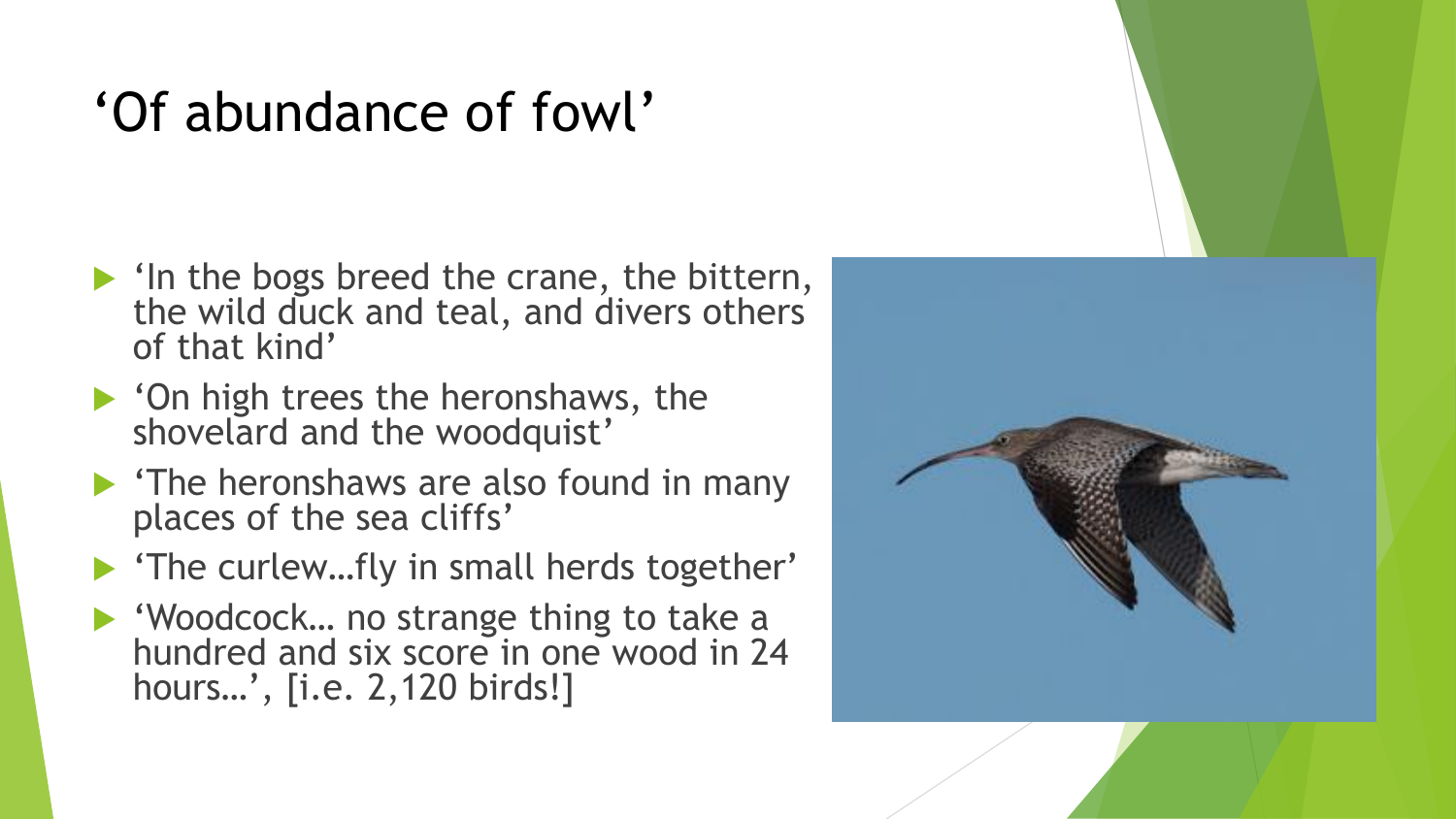## Return Of The Crane To Wales

- In 2016 a pair of 'common' cranes *Grus grus* bred successfully on the Gwent Levels for the first time in around 400 years
- $\blacktriangleright$  Adult birds originated from the Great Crane Project reintroduction scheme on the RSPB West Sedgemoor Reserve in Somerset

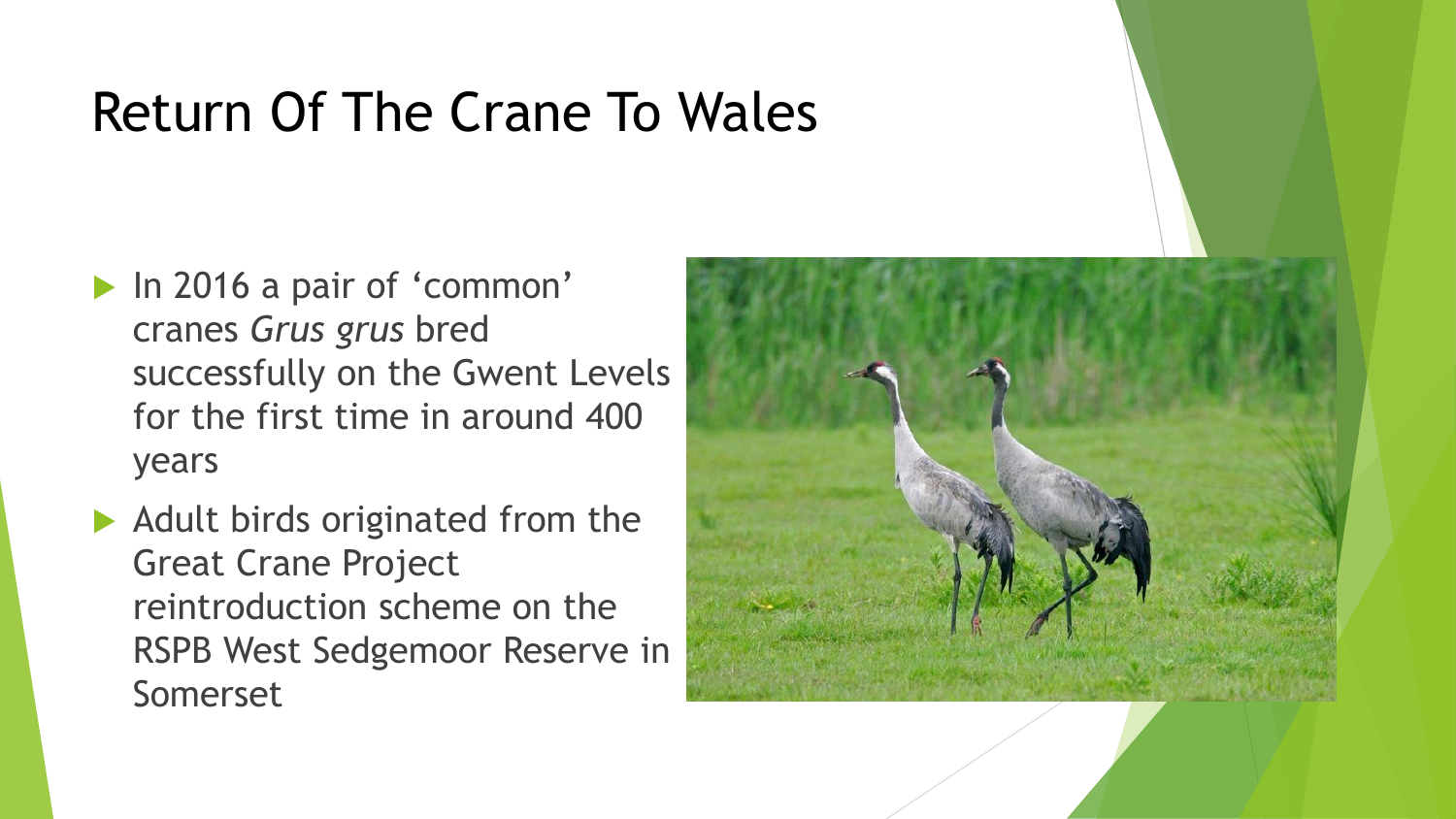#### Past Information - Place Names

- *Place-name evidence for the former distribution and status of wolves and beavers in Britain* C Aybes and D. W Yalden Mammal Review 1995
- *The history of eagles in Britain and Ireland: an ecological review of placename and documentary evidence from the last 1500 years* Richard J. Evans, Lorcán O'Toole and D. Philip Whitfield Bird Study, 59:3, 335-349 2012
- English *Eagle* Old English *Erne* Manx *Urley* Welsh *Eryr* Cornish *Er*
- $\blacktriangleright$  There are probably some names that are disguised because they are referred to in a local dialect
- For example, laverock, laverack or lavrock are variations of an old word for the skylark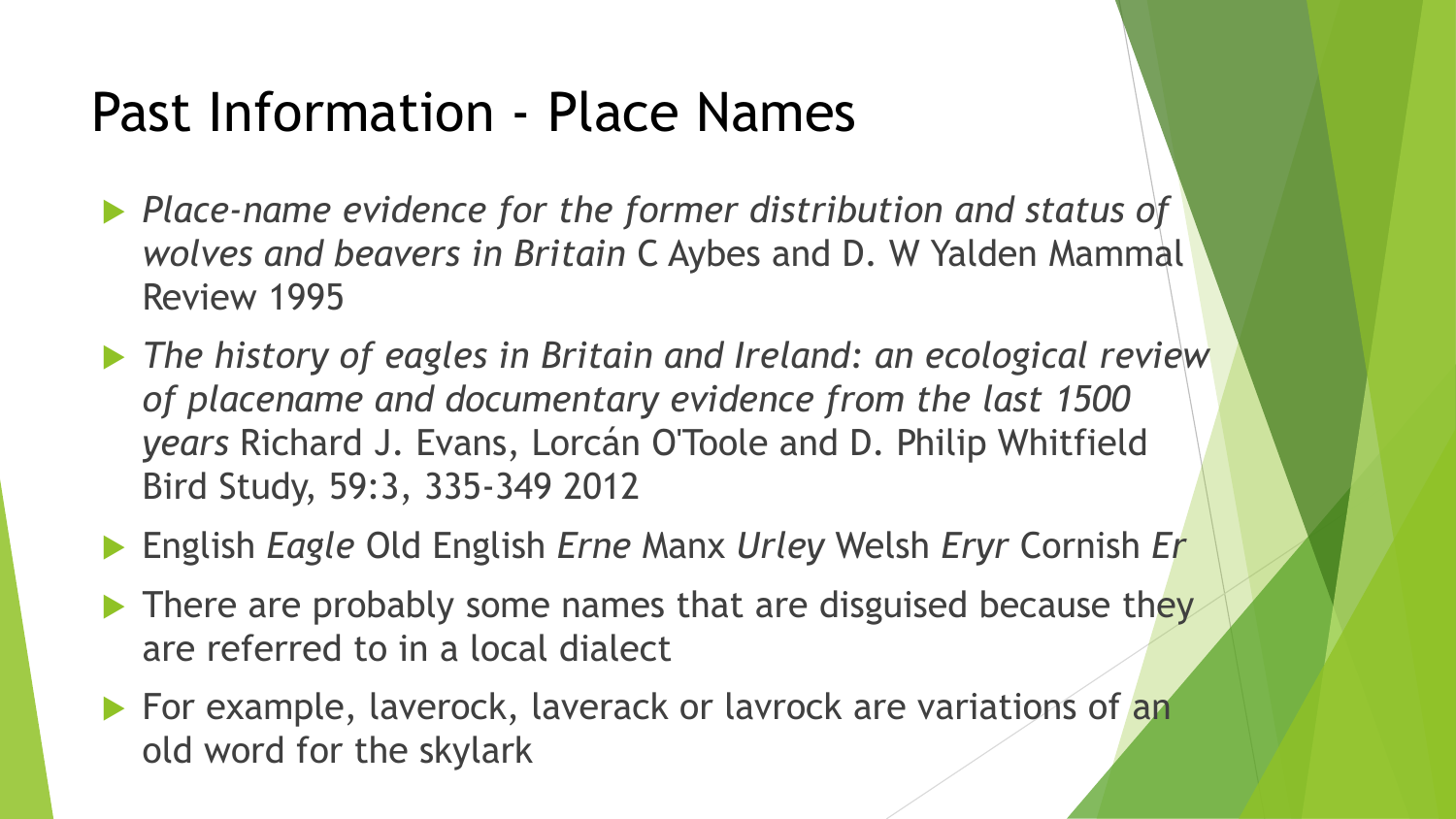## Shifting Baselines But Which One?

- ▶ 1970 baseline year for State of Nature Report (their long-term period)
- 'Biodiversity Intactness Index' score in the year 2000 is about 84%: in other words, averaged across all plant and vertebrate species, populations have declined to 84% of their presumed pre-modern levels
- ▶ 2002 baseline year for State of Britain's Hedgehogs
- ▶ 1880 'an important date because it's the first time we used fossil energy to go after fish' (Daniel Pauly)
- ▶ 1600 the baseline year for Pembrokeshire, for George Owen?

Ref: Scholes RJ and Biggs R (2005) *A biodiversity intactness index* Nature 434: 45–49